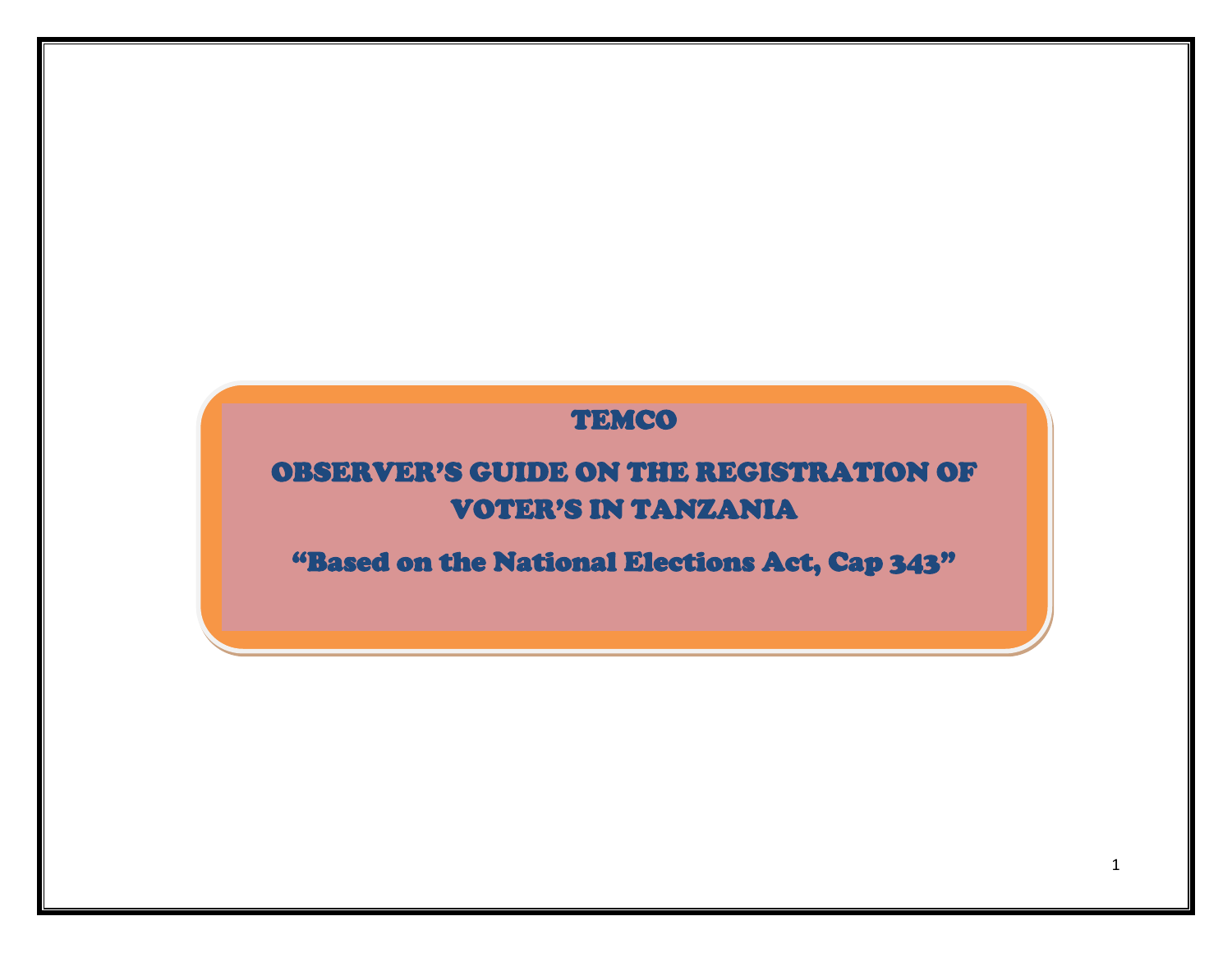### **PURPOSE OF THE GUIDE**

This guide is meant to provide for key legal issues to be considered in the registration of voters in Tanzania. The part of the National Election Act, Cap 343, guiding the registration of voters in Tanzania has been simplified in this guide so as observers will find it easier to monitor matters of law relevant for registration of voters.

Hence, every observer while monitoring the registration of voters should take initiatives to monitor whether legal issues outlined under this guide have been adhered to as means of ensuring efficiency in the registration which automatically ensures the right to vote.

#### **QUALIFICATIONS FOR BEING REGISTERED AS A VOTER**

**A person will only be entitled to vote in the United Republic of Tanzania only if he or she has the following criteria's:-**

- 1. Is a Citizen of the United Republic of Tanzania.
- 2. Has attained the age of 18 years.

3. Has not been disqualified by the National Elections Act, Cap 343 or any other written law from being registered as a voter.

#### **DISQUALIFICATIONS FROM REGISTRATION AS A VOTER**

**A person shall not qualify to be registered as a voter for following reasons;-**

- 1. He is under a declaration of allegiance to another country other than Tanzania.
- 2. He or she has been declared to be of unsound mind by a law in force in Tanzania;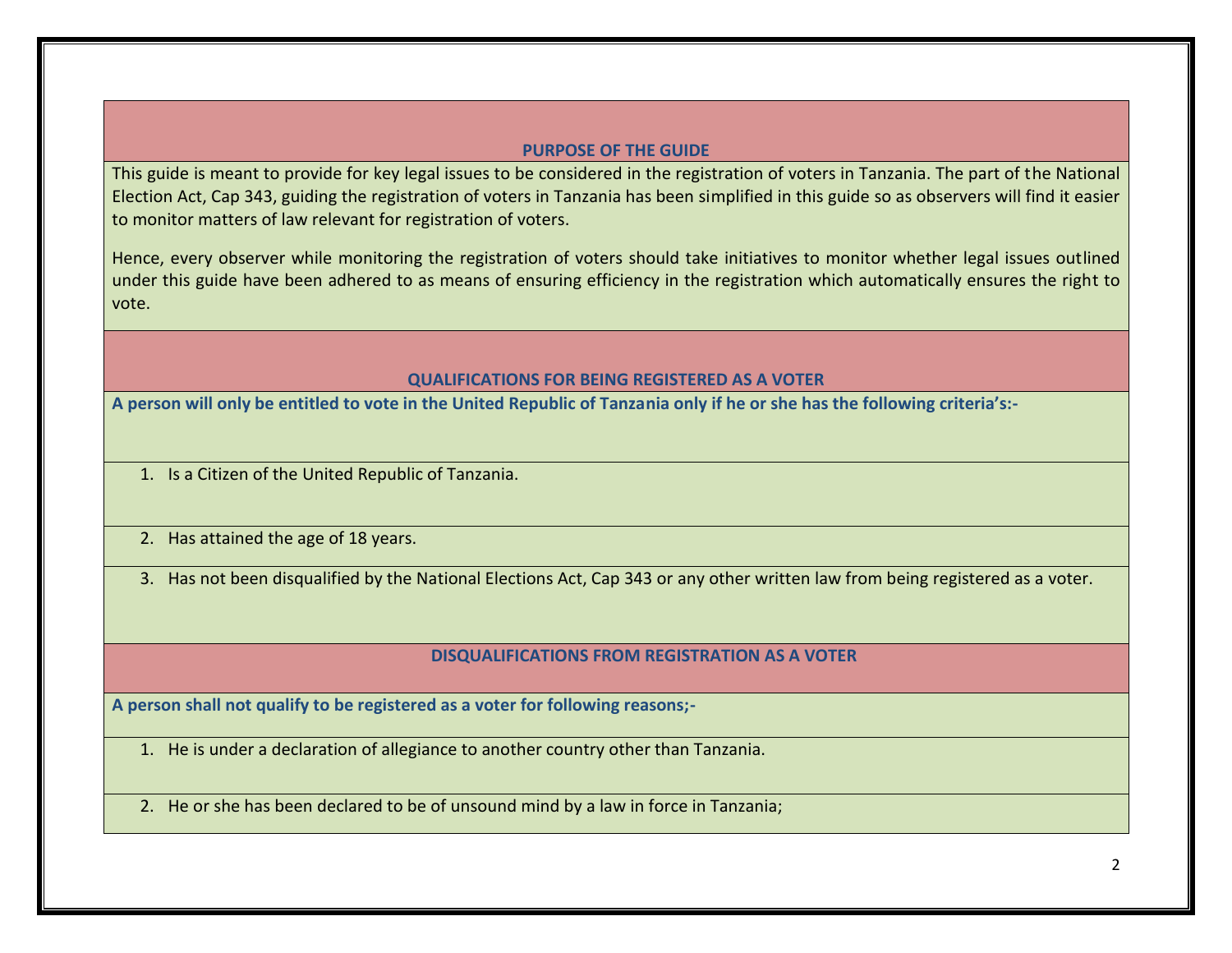- 3. Has been detained as a criminal lunatic or detained under the pleasure of the President of United Republic of Tanzania;
- 4. He or she is under sentence of death imposed by any court of law in Tanzania;
- 5. He or she is under sentence of imprisonment exceeding six months imposed by court of law in Tanzania or as substituted by competent authority for some other sentence; and
- 6. He or she is disqualified as a matter of having relations to offences connected with elections under the National Elections Act of any other law in force.

#### **GENERAL MATTES RELATING TO REGISTRATION**

- 1. A commission shall be responsible for setting time for the review of registration of voters in every polling district
- 2. A voter shall only be registered in the available relevant polling district.
- 3. Registration of voters in a particular constituency may be suspended by the commission in a period specified if it is desirable to suspend in the eyes of the commission.
- 4. Upon application for registration, a person qualifying for registration shall fill a prescribed form and shall be issued with a voter's card.
- 5. A voter registered in one polling district may apply for the change of polling area once he has become a resident of another polling district. Once his or her application is accepted, he or she will be issued with another voter's card.